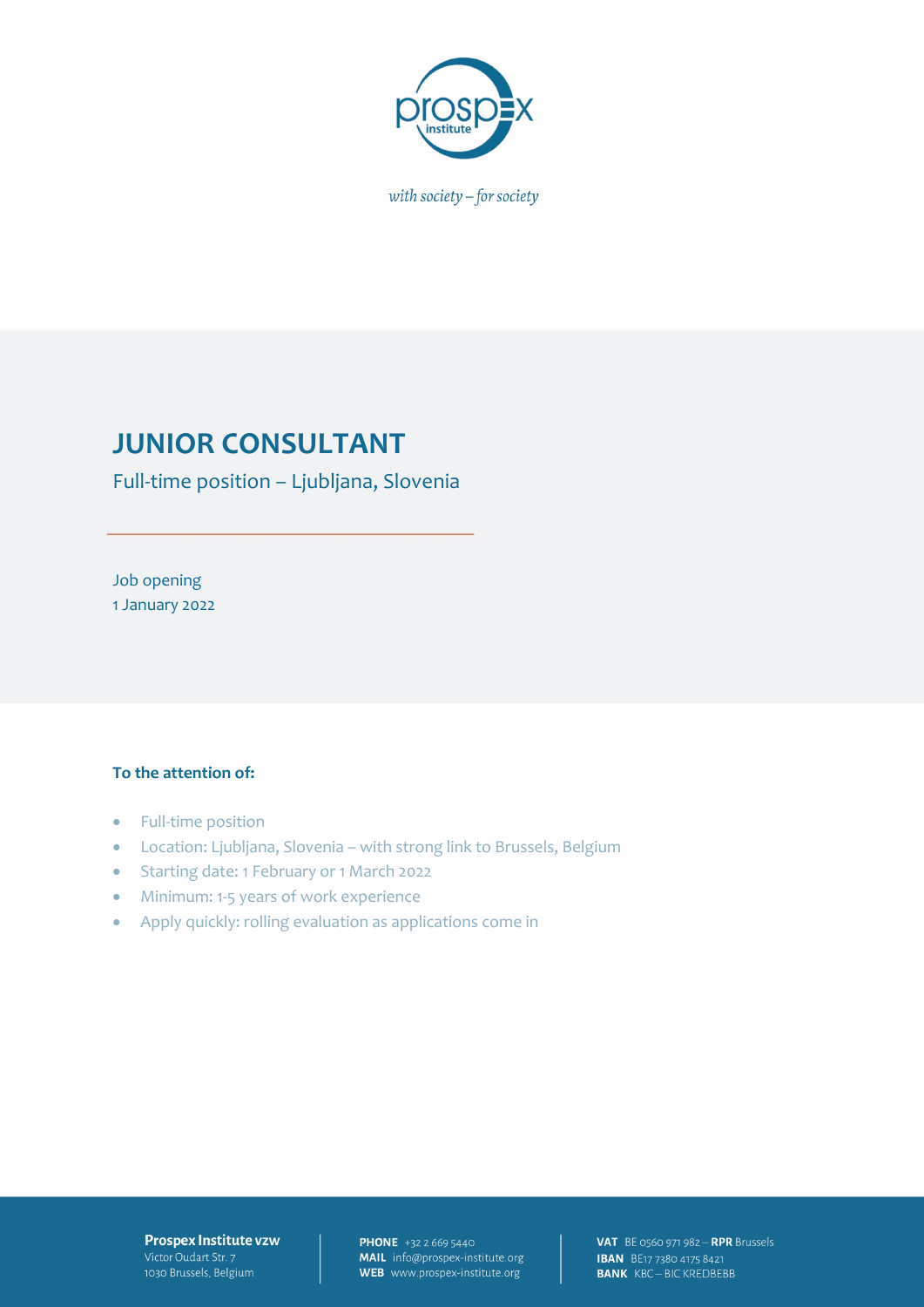## **FOCUS**

Prospex Institute searches for a junior consultant with 1 up to 5 years of professional experience to support its content-related stakeholder engagement work in a variety of projects in research and other fields, in Slovenia, the Southeast European region, across Europe and beyond (see e.g., WaterLANDS, SecREEts, VARCITIES, Bioplastics Europe, etc.).

### **TASKS**

- Perform and support research, engagement, behaviour change and strategic processes with stakeholders, including interviews, contribution to in-person, hybrid or online events and processes
- Support online and offline dialogue processes, including their preparation, also logistically
- Contribute to shorter term consultancy projects in a variety of fields
- Perform stakeholder mapping, identifying stakeholder groups and help articulating a strategy on how to engage with specific groups, mindful of concerns regarding diversity and inclusivity
- Draft written reports and documents in flawless English and Slovenian
- Provide and support assessments, qualitative and quantitative analysis
- Support the coordination of projects and execute a variety of stakeholder engagement assignments under guidance and supervision of a more senior consultant and in close collaboration with other team members
- Participation in project meetings and events across Europe (COVID19-situation allowing)

### **YOUR PROFILE**

#### Degree and experience

- An adequate academic qualification (minimum: Master's degree) in a relevant field
- Work experience of 1-5 years (including internships)
- Not required, yet an asset: experience with EU research & innovation programmes/projects

### Knowledge and interests

- Interested in dialogue processes and engagement of citizens and stakeholders, also in advanced content, research, and technical fields
- Interested in a variety of topics including sustainability, research, and innovation

### Skills and attitudes

- Excellent skills for writing and reporting, content development in diverse electronic and other forms, including handling the tools concerned
- Excellent assessment and analytical skills
- Very good organizational and project management skills
- A team player and able to work independently
- Professional, open-minded, pro-active, respectful, and user-/customer-friendly attitude